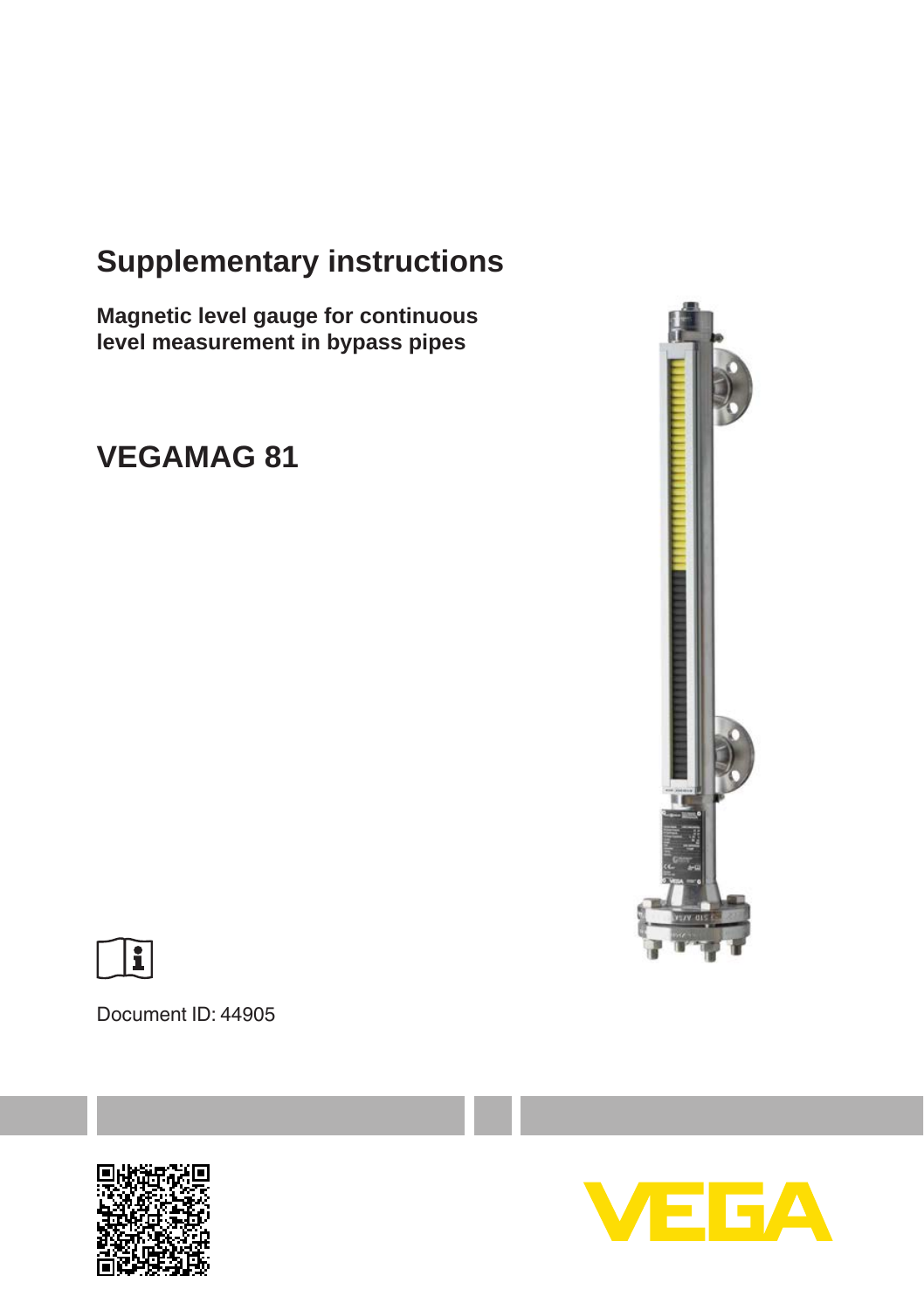## **Contents**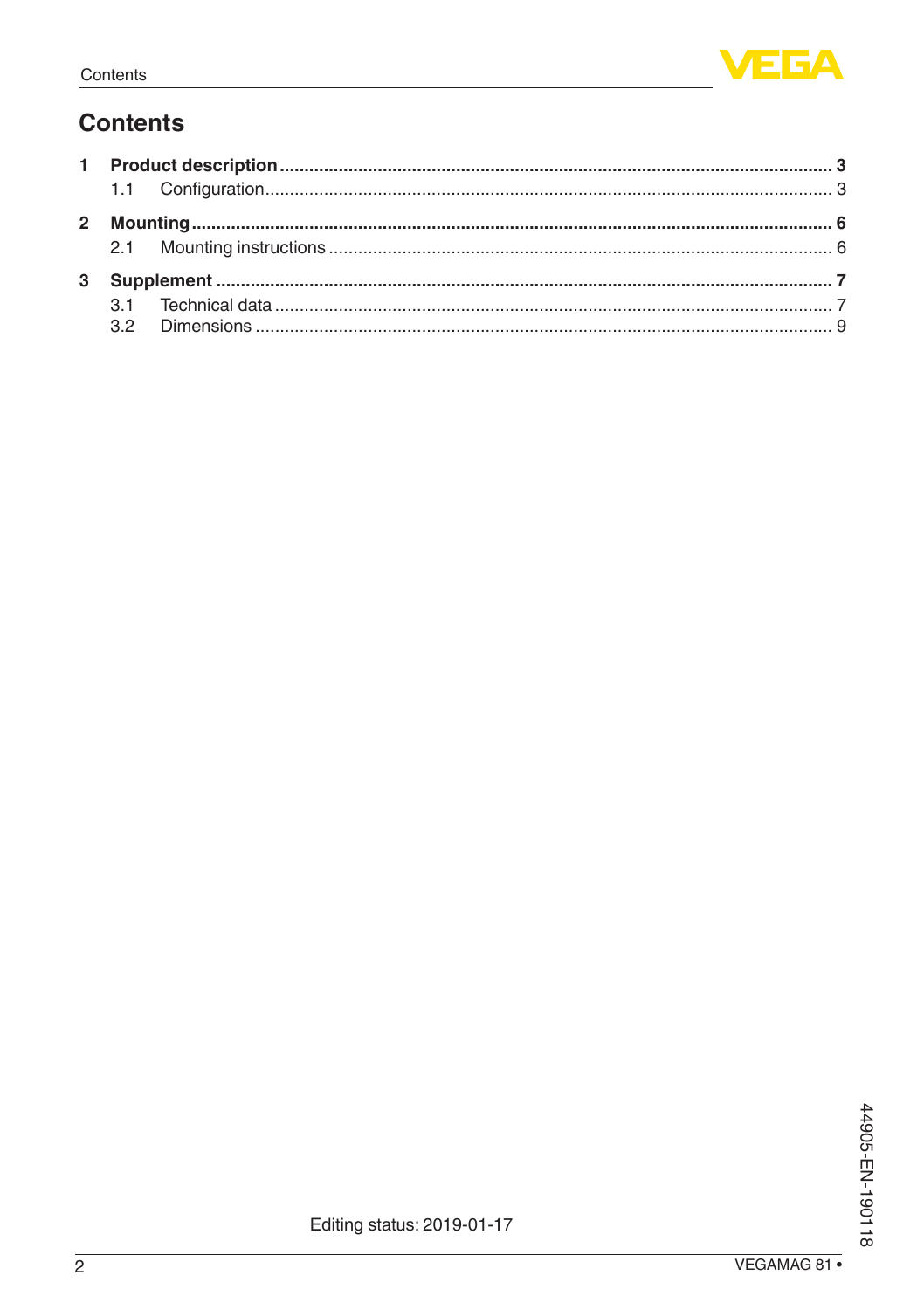

## **1 Product description**

## **1.1 Configuration**

The VEGAMAG 81 is a bypass pipe with magnetic level gauge (reference vessel).

**Features and fittings of the bypass pipe**



*Fig. 1: Typical configuration of the VEGAMAG 81*

- *1 Magnetic level gauge*
- *A Chamber closing top*
- *B Vessel connection top/bottom*
- *C Chamber closing bottom*
- *D Drain connection*
- *E Vent connection (optional)*
- *M Dimension: Pipe center to pipe center*

The following versions are possible:

44905-EN-190118 44905-EN-190118

**Versions**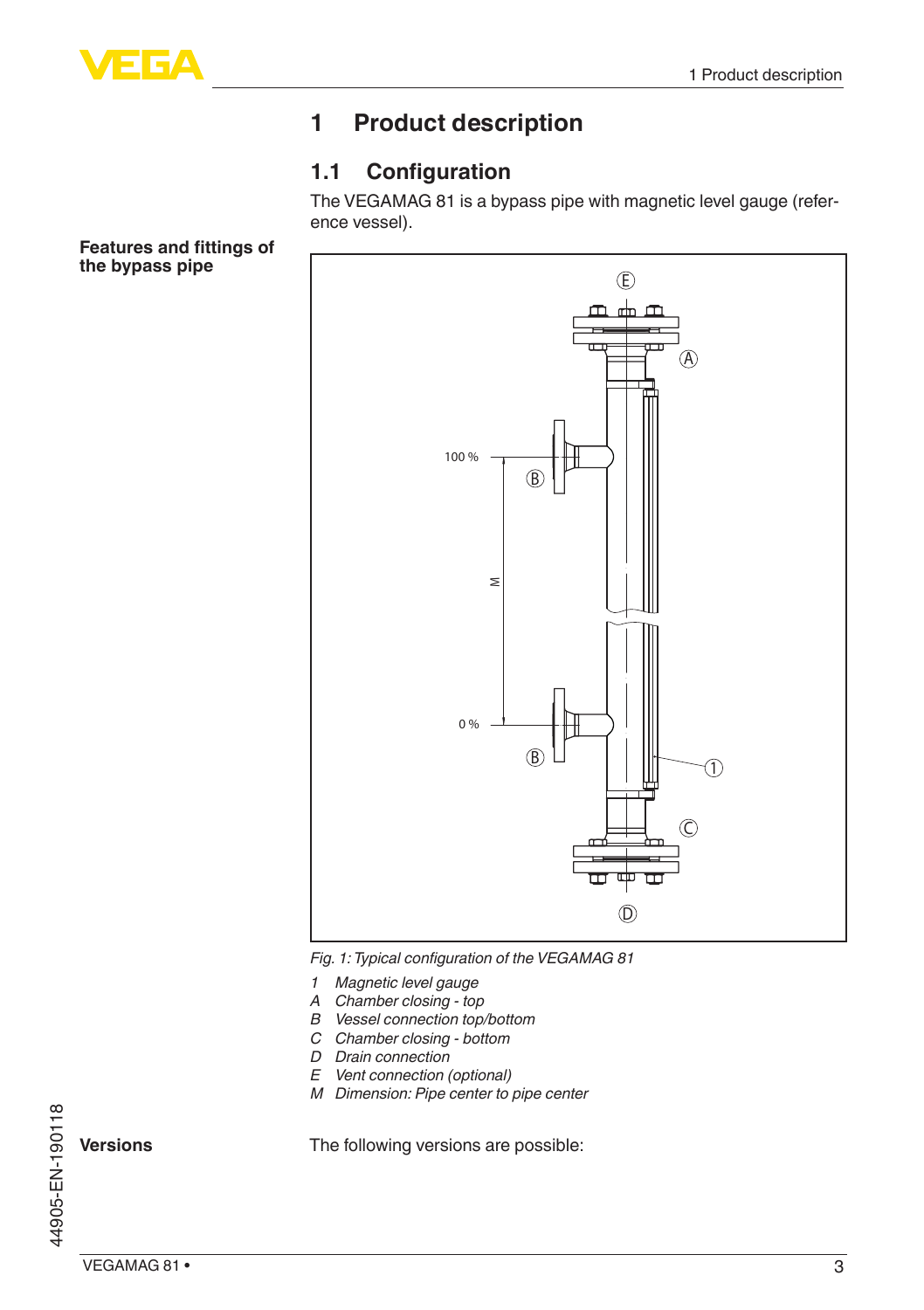



*Fig. 2: Versions VEGAMAG 81*

- *1 Version: Side Side (two connections)*
- *A Chamber closing top*
- *B Vessel connection top/bottom*
- *C Chamber closing bottom*
- *D Drain connection*
- *Vent connection (optional)*
- *M Dimensions: pipe center to pipe center, 300 … 4000 mm (11.8 … 157.5 in)*
- *U Dimension: Pipe center to flange surface of the lower chamber closing (depending on the density of the medium)*
- *X Dimensions: length from pipe center to connection flange, 150 … 400 mm (5.91 … 15.75 in)*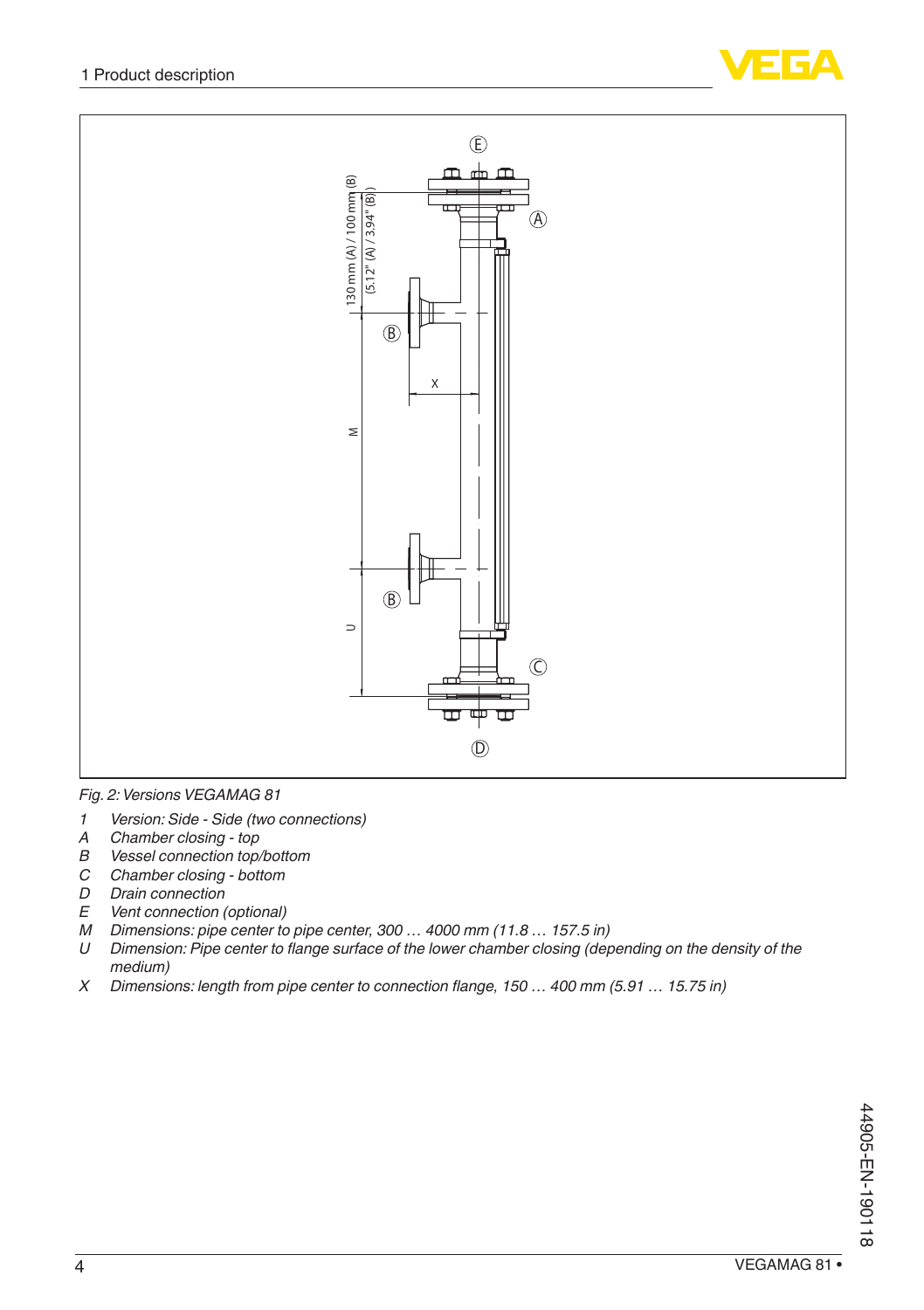



*Fig. 3: Possible chamber closings (A, C) and vent connections (E) or drain connections (D)*

- *1 Vent connection Flange with thread G½ or ½ NPT*
- *2 Chamber closing top (without vent connection)*
- *3 Vent connection Flange with flange connection*
- *4 Vent connection Pipe cap welded to thread G½ or ½ NPT*
- *5 Pipe cap welded (without vent connection)*
- *6 Vent connection Pipe cap welded to flange connection*

#### **Note:** П

Keep in mind for the planning that on top or bottom at least one flange connection is required so that the float can be inserted in the measuring pipe and also removed.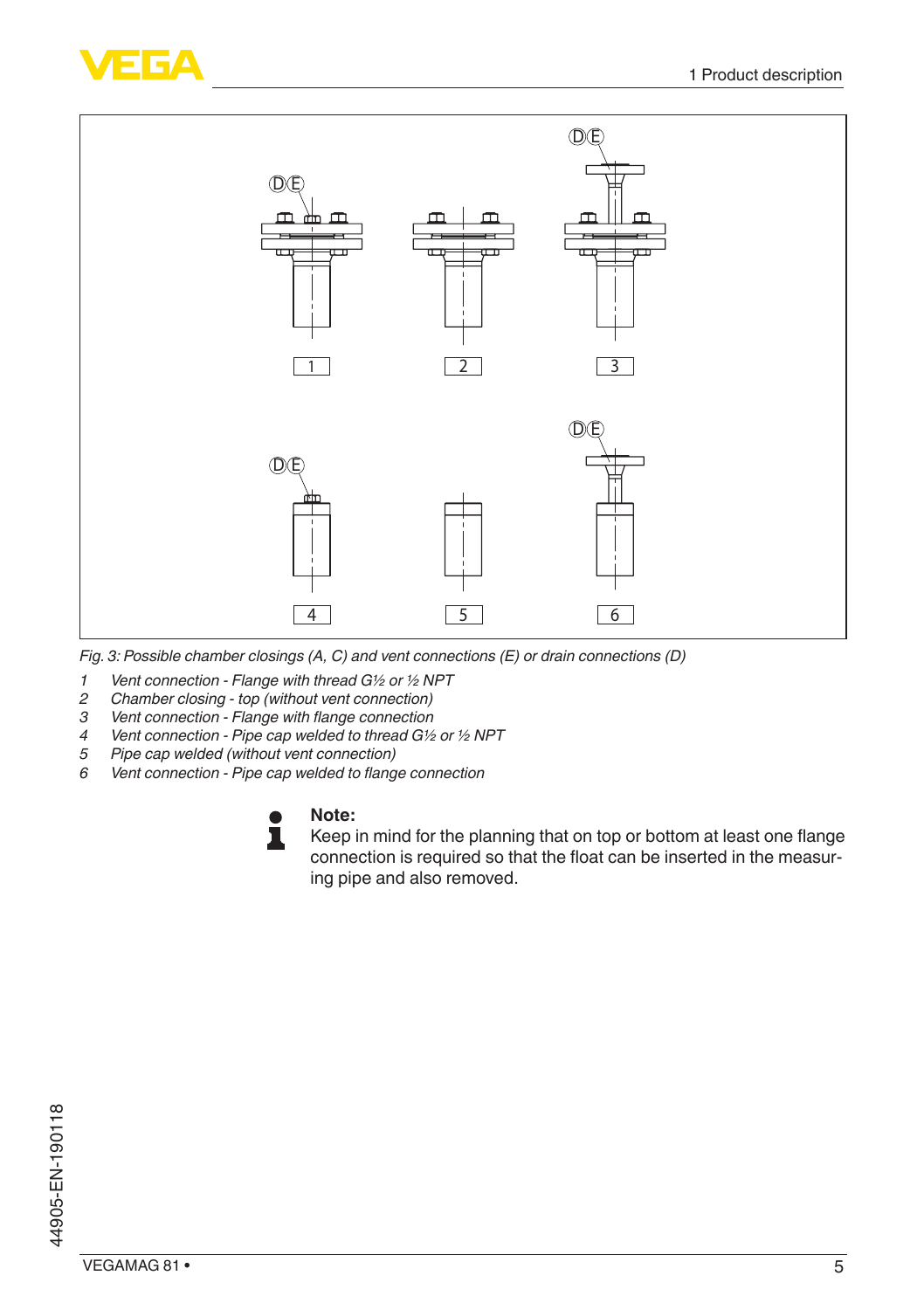

## **2 Mounting**

|                             | <b>Mounting instructions</b><br>2.1                                                                                                                                                                                 |
|-----------------------------|---------------------------------------------------------------------------------------------------------------------------------------------------------------------------------------------------------------------|
| <b>Seals</b>                | The seals for the vessel connections $(B)$ and the vent connection $(E)$<br>must be provided by the customer.                                                                                                       |
|                             | The gaskets for the chamber closing on top (A), the chamber closing<br>at the bottom (C) and the drain connection (F) are enclosed to the<br>shipment. You can find the seal materials in chapter "Technical data". |
|                             | Before use, check if the seal material is resistant against the medium,<br>the process pressure and the process temperature.                                                                                        |
| <b>Close openings</b>       | Close all drain connections before the setup of VEGAMAG 81. Check<br>if all connections of VEGAMAG 81 are tight.                                                                                                    |
| <b>Vessel pressure test</b> | A mounted bypass pipe must also withstand any pressure test that<br>might be carried out on the vessel. Keep the pressure specification on<br>the type label in mind.                                               |
|                             | Caution:<br>Remove the float from the pipe before you start the pressure test.                                                                                                                                      |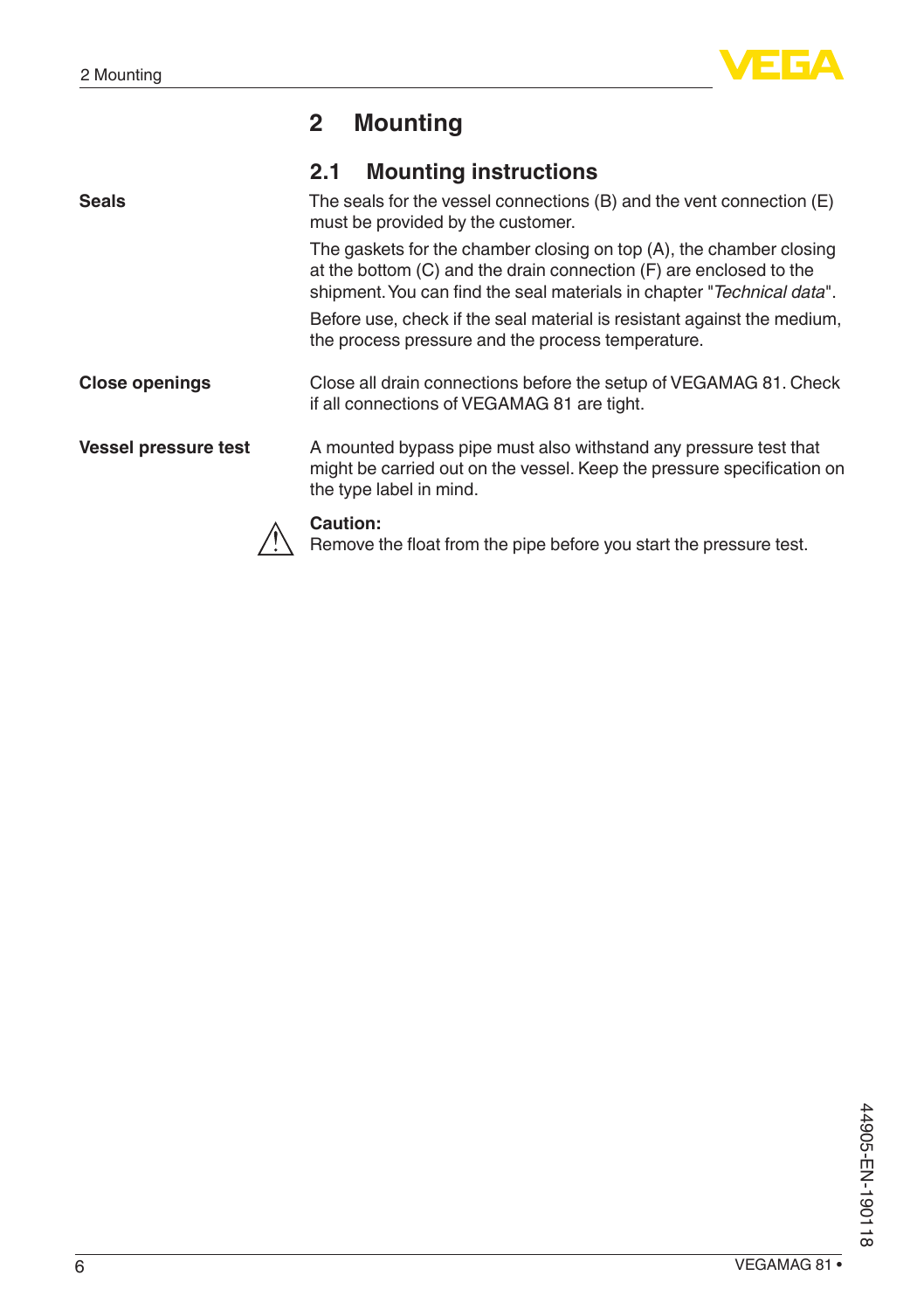

## **3 Supplement**

### **3.1 Technical data**

#### **General data**

| Material 316L corresponds to 1.4404 or 1.4435 |                                                                                            |
|-----------------------------------------------|--------------------------------------------------------------------------------------------|
| Measurement requirement                       | Product density must be known and constant                                                 |
| Materials                                     |                                                                                            |
| - Bypass pipe                                 | 316L                                                                                       |
| $-$ Float                                     | Titanium                                                                                   |
| - Magnet gauge - Housing                      | Aluminium or stainless steel                                                               |
| - Magnet gauge - Display elements             | Plastic or stainless steel                                                                 |
| Colour of the magnet gauge                    | yellow/black or red/white                                                                  |
| Gasket - Chamber closings (top/bottom)        |                                                                                            |
| - max. 250 °C/40 bar (482 °F/580 psig)        | Klingersil C-4500                                                                          |
| - max. 390 °C/40 bar (734 °F/580 psig)        | Graphite                                                                                   |
| Pipe diameter (outer)                         |                                                                                            |
| - Version 2"                                  | ø 60.3 mm (2.37 in)                                                                        |
| Wall thickness                                | $2 5.54$ mm $(0.08 0.22)$ in                                                               |
| Process temperature                           | max. 390 $^{\circ}$ C (734 $^{\circ}$ F) - see process fitting, connection<br>flange $(B)$ |
| Process pressure                              |                                                                                            |
| - Standard version                            | see process fitting - connection flange (B)                                                |
| (PED)                                         | - According to pressure device directive max. 90 bar (1305 psig) - Cat. III, Fluid group I |
| - According to ASME                           | max. 100 bar (1450 psig)                                                                   |

### **Chamber closing - top (A)**

Pipe cap

Flange from DN 50 or 2"

### **Process fitting - connection flange top/bottom (B)**

Connections Welded socket from ½", stub end from ½", thread from ½ NPT, flanges from DN 15 or ½"

Process pressure in bar (psig) depending on the process temperature

#### **Pressure-Temperature-Assignment - DIN flanges**

|                          | Material 316/316L (1.4401) |                  |                  |          |                  |          |          |  |  |  |  |  |  |  |  |
|--------------------------|----------------------------|------------------|------------------|----------|------------------|----------|----------|--|--|--|--|--|--|--|--|
| <b>Pressure</b><br>range | 100 $\degree$ C            | 150 $^{\circ}$ C | 200 $^{\circ}$ C | 250 °C   | 300 $^{\circ}$ C | 350 °C   | 390 °C   |  |  |  |  |  |  |  |  |
| <b>PN 40</b>             | 40 bar                     | 36.3 bar         | 33.7 bar         | 31.8 bar | 29.7 bar         | 28.5 bar | 27.4 bar |  |  |  |  |  |  |  |  |
| <b>PN 63</b>             | 63 bar                     | 57.3 bar         | 53.1 bar         | 50.1 bar | 46.8 bar         | 45.0 bar | 43.2 bar |  |  |  |  |  |  |  |  |
| PN 100                   | 100 <sub>bar</sub>         | 90.9 bar         | 84.2 bar         | 79.5 bar | 74.2 bar         | 71.4 bar | 68.5 bar |  |  |  |  |  |  |  |  |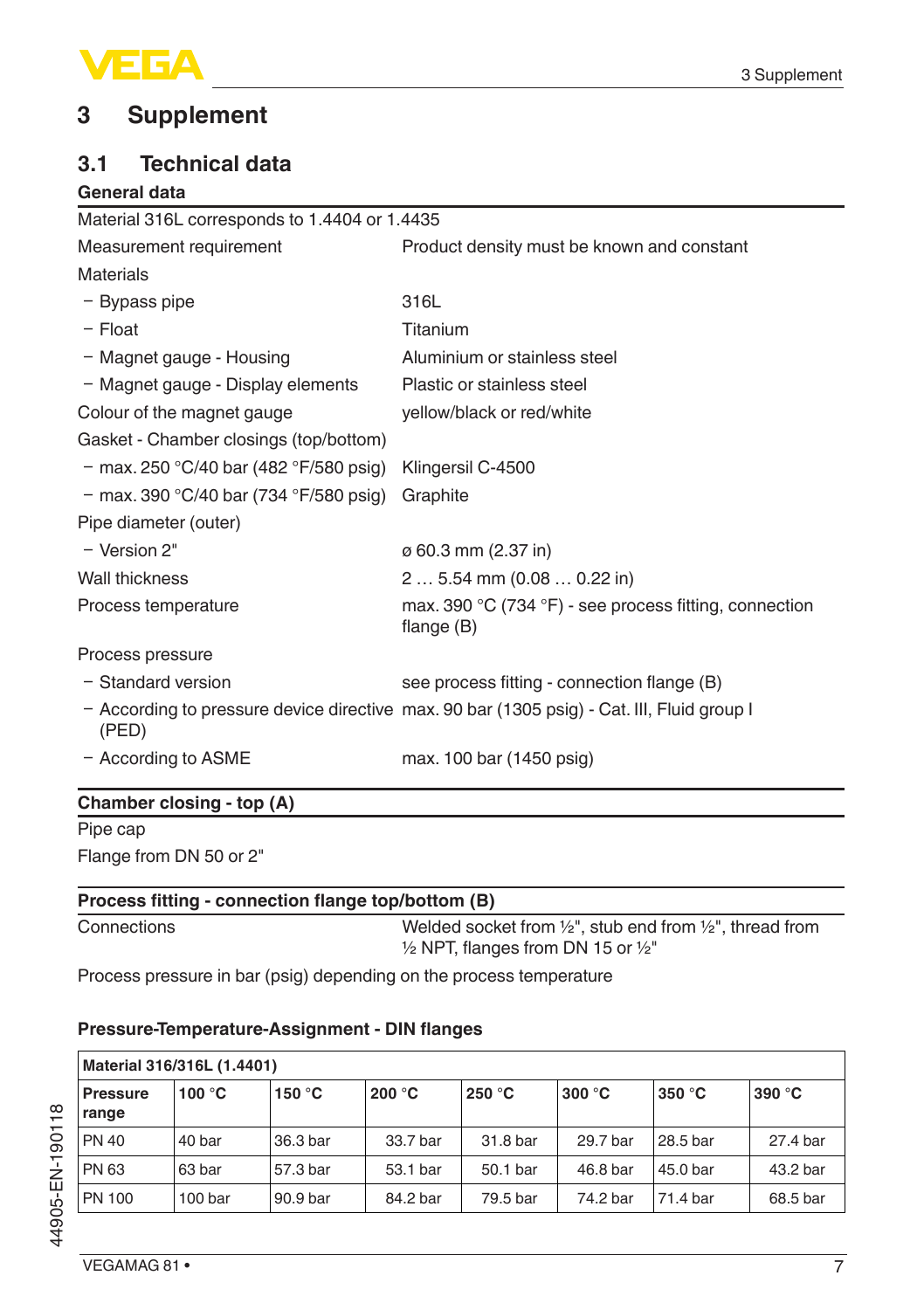

#### **Pressure-Temperature-Assignment - ASME flanges**

| <b>Material 316</b> |                     |           |           |           |           |               |                      |  |  |  |  |  |  |  |
|---------------------|---------------------|-----------|-----------|-----------|-----------|---------------|----------------------|--|--|--|--|--|--|--|
| Temperature range   | Class 150           | Class 300 | Class 400 | Class 600 | Class 900 | Class<br>1500 | <b>Class</b><br>2500 |  |  |  |  |  |  |  |
| $-29+38 °C$         | 19 bar              | 49.6 bar  | 66.2 bar  | 99.3 bar  | 148.9 bar | 248.2 bar     | 413.7 bar            |  |  |  |  |  |  |  |
| 50 °C               | 18.4 bar            | 48.1 bar  | 64.2 bar  | 96.2 bar  | 144.3 bar | 240.6 bar     | 400.9 bar            |  |  |  |  |  |  |  |
| 100 °C              | 16.2 bar            | 42.2 bar  | 56.3 bar  | 84.4 bar  | 126.6 bar | $211$ bar     | 351.6 bar            |  |  |  |  |  |  |  |
| 150 °C              | 14.8 bar            | 38.5 bar  | 51.3 bar  | 77 bar    | 115.5 bar | 192.5 bar     | 320.8 bar            |  |  |  |  |  |  |  |
| 200 °C              | 13.7 bar            | 35.7 bar  | 47.6 bar  | 71.3 bar  | 107 bar   | 178.3 bar     | 297.2 bar            |  |  |  |  |  |  |  |
| 250 °C              | 12.1 <sub>bar</sub> | 33.4 bar  | 44.5 bar  | 66.8 bar  | 100.1 bar | 166.9 bar     | 278.1 bar            |  |  |  |  |  |  |  |
| 300 °C              | 10.2 <sub>bar</sub> | 31.6 bar  | 42.2 bar  | 63.2 bar  | 94.9 bar  | 158.1 bar     | 263.5 bar            |  |  |  |  |  |  |  |
| 325 °C              | 9.3 <sub>bar</sub>  | 30.9 bar  | 41.2 bar  | 61.8 bar  | 92.7 bar  | 154.4 bar     | 257.4 bar            |  |  |  |  |  |  |  |
| 350 °C              | 8.4 bar             | 30.3 bar  | 40.4 bar  | 60.7 bar  | 91.0 bar  | 151.6 bar     | 252.7 bar            |  |  |  |  |  |  |  |
| 375 °C              | 7.4 <sub>bar</sub>  | 29.9 bar  | 39.8 bar  | 59.8 bar  | 89.6 bar  | 149.4 bar     | 249 bar              |  |  |  |  |  |  |  |
| 390 °C              | 6.5 <sub>bar</sub>  | 29.4 bar  | 39.3 bar  | 58.9 bar  | 88.3 bar  | 147.2 bar     | 245.3 bar            |  |  |  |  |  |  |  |

*Tab. 2: ASME B16.5-2013*

Note: You will find a complete overview of the available process fittings in the "configurator" on our homepage at www.vega.com/configurator.

#### **Chamber closing - bottom (C)**

Pipe cap

Flange from DN 50 or 2"

#### **Drain connection (D)**

Thread G½ (DIN 3852-A), ½ NPT (ASME B1.20.1) Thread G¾ (DIN 3852-A), ¾ NPT (ASME B1.20.1) Flange DIN from DN 15 Flange ASME from ½"

#### **Vent connection (E)**

Thread G½ (DIN 3852-A), ½ NPT (ASME B1.20.1) Thread G¾ (DIN 3852-A), ¾ NPT (ASME B1.20.1) Flange DIN from DN 15 Flange ASME from ½"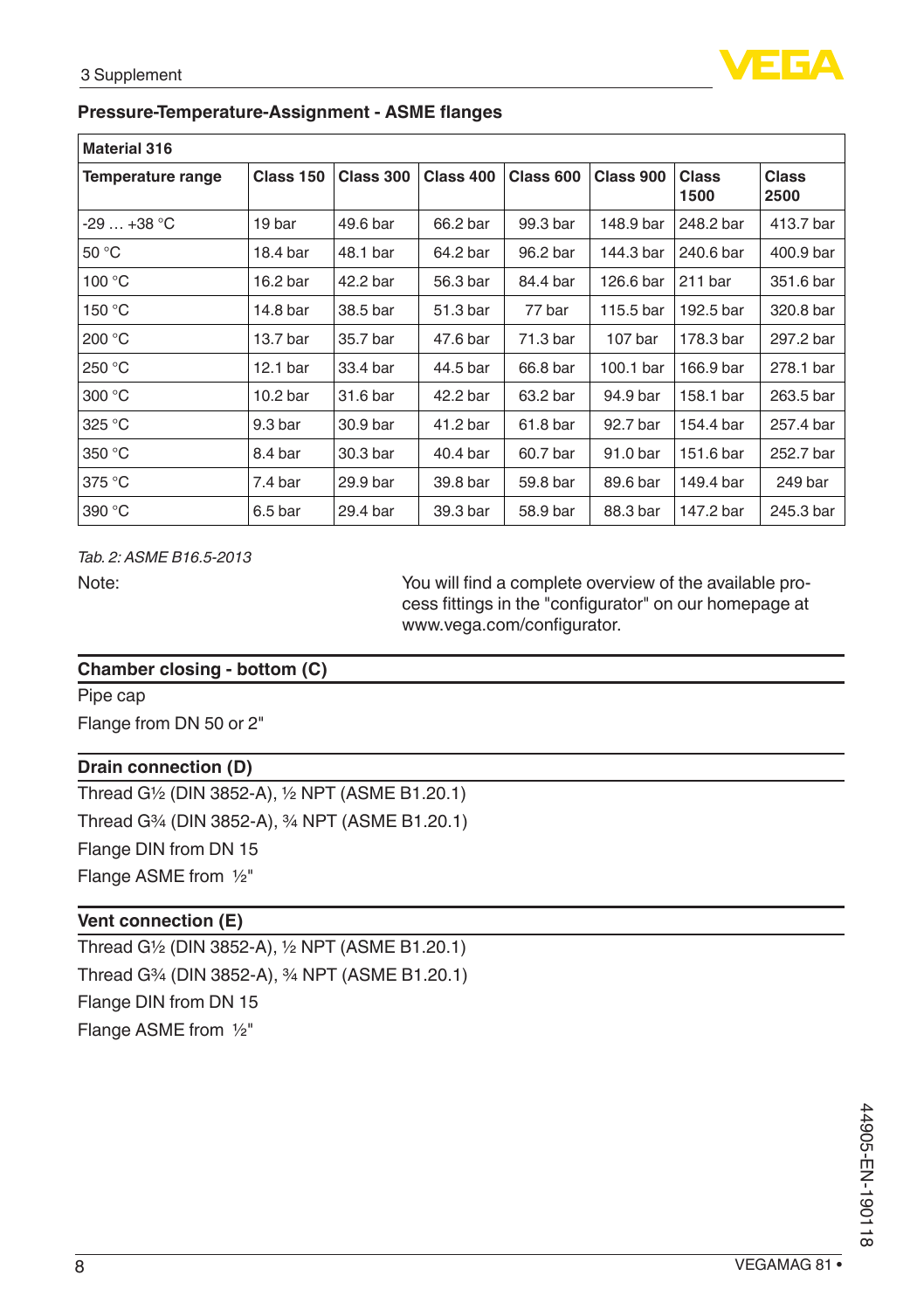

#### **3.2 Dimensions**



*Fig. 4: Magnetic level gauge VEGAMAG 81*

- *1 Magnetic level gauge*
- *A Chamber closing top*
- *B Vessel connection top/bottom*
- *C Chamber closing bottom*
- *D Drain connection*
- **Vent connection (optional)**
- *M Dimensions: pipe center to pipe center, 300 … 4000 mm (11.8 … 157.5 in)*
- *O Dimension: Pipe center to flange surface of the upper chamber closing, 152 mm (6 in)*
- *U Dimension: Pipe center to flange surface of the lower chamber closing (depending on the density of the medium)*
- *X Dimensions: length from pipe center to connection flange, 150 … 400 mm (5.91 … 15.75 in)*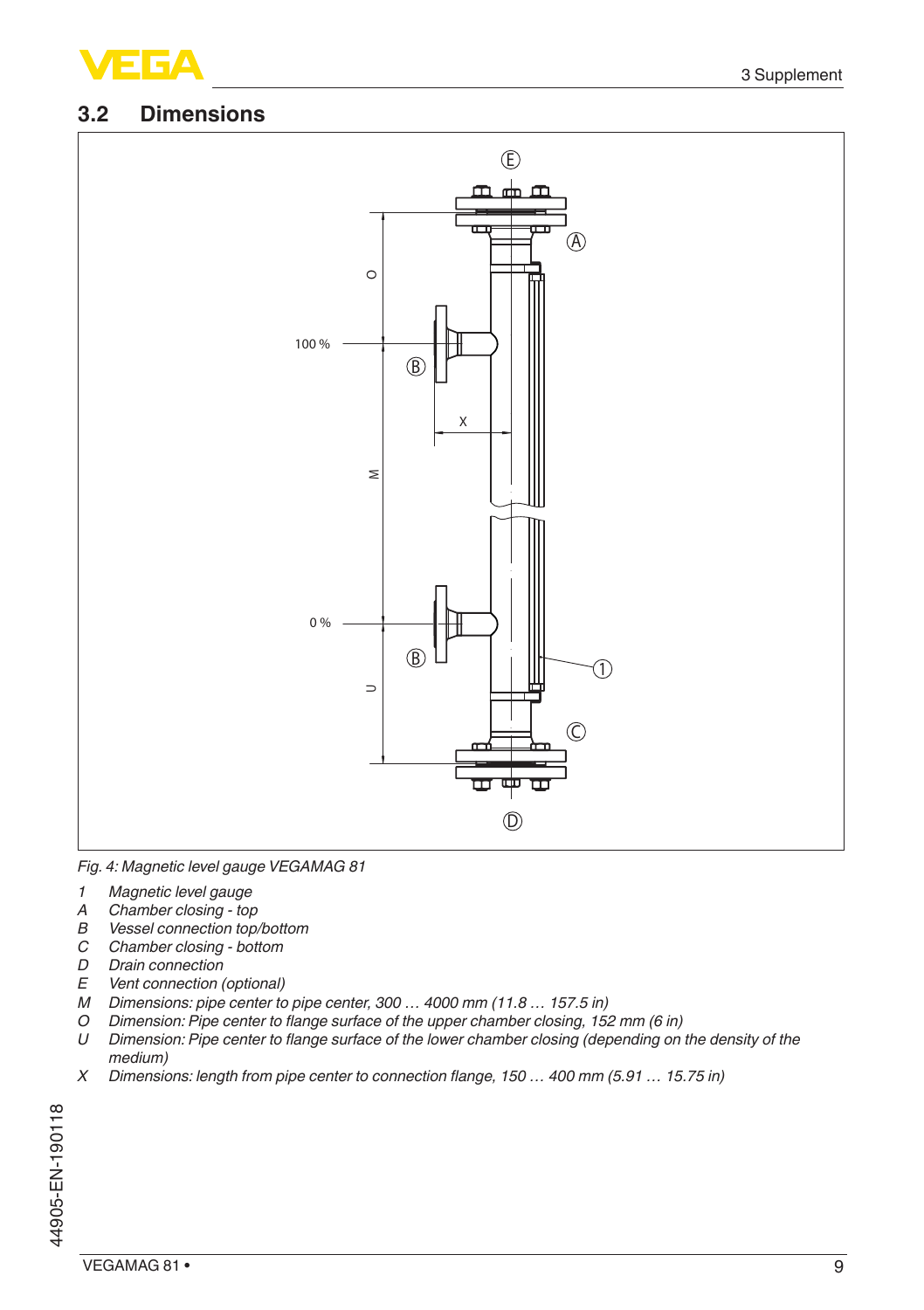

|  |  |  |  |  |  |  |  |  |  |  |  | 44905-EN-190118 |
|--|--|--|--|--|--|--|--|--|--|--|--|-----------------|
|  |  |  |  |  |  |  |  |  |  |  |  |                 |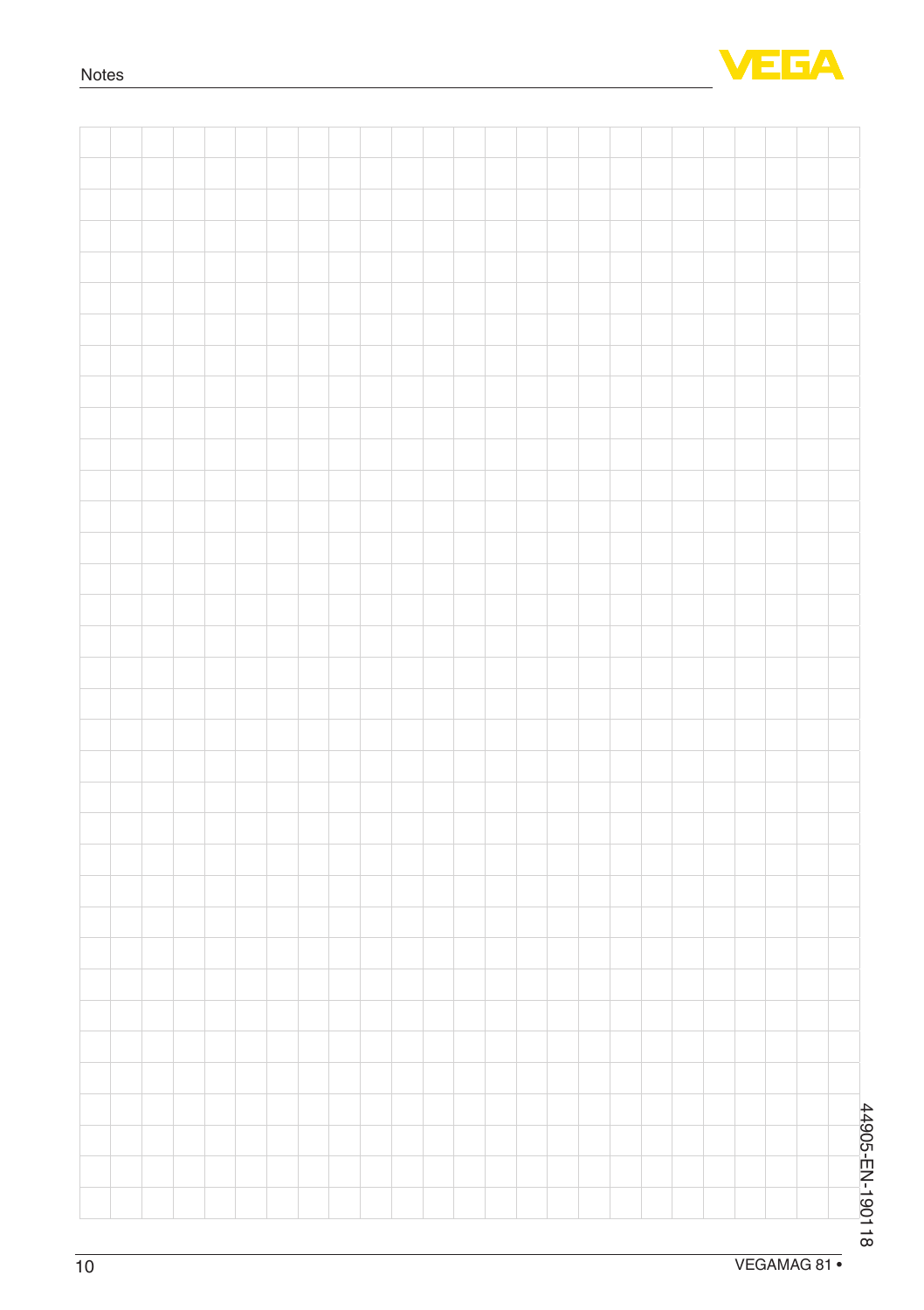

and a string